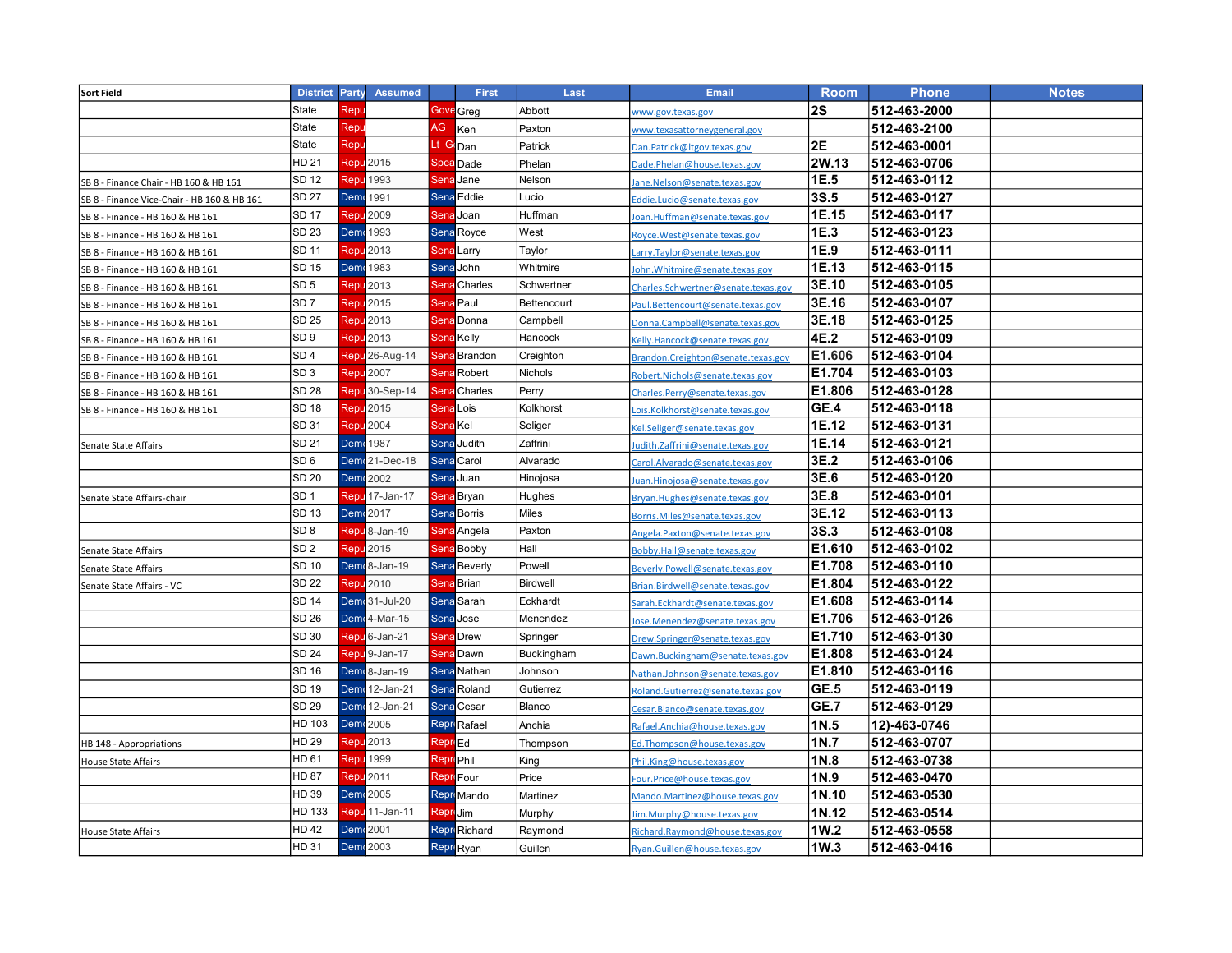|                                | HD 43           | <b>Repu 2011</b>           | Repri JM             |                        | Lozano           | JM.Lozano@house.texas.gov              | 1W.4   | 512-463-0463 |  |
|--------------------------------|-----------------|----------------------------|----------------------|------------------------|------------------|----------------------------------------|--------|--------------|--|
| House-State Affairs            | HD 32           | Repu <sup>2009</sup>       |                      | <b>Repr</b> Todd       | Hunter           | Todd.Hunter@house.texas.gov            | 1W.5   | 512-463-0672 |  |
| HB 148 - Appropriations        | HD 30           | Repu 1999                  |                      | Repri Geanie           | Morrison         | Geanie.Morrison@house.texas.gov        | 1W.6   | 512-463-0456 |  |
| Calendars                      | HD 82           | Repu 1969                  |                      | <b>Repr</b> Tom        | Craddick         | Tom.Craddick@house.texas.gov           | 1W.9   | 512-463-0500 |  |
| House State Affairs            | HD 86           | <b>Repu</b> 1985           | Repr                 | John                   | Smithee          | John.Smithee@house.texas.gov           | 1W.10  | 512-63-0702: |  |
|                                | HD 63           | Repu 2007                  | Repr                 | Tan                    | Parker           | Tan.Parker@house.texas.gov             | 1W.11  | 512-463-0688 |  |
|                                | HD 142          | <b>Dem</b> <sup>1985</sup> |                      | Repr Harold            | Dutton           | Harold.Dutton@house.texas.gov          | 3N.5   | 512-463-0510 |  |
| House-State Affairs            | HD 22           | Dem (1999                  | Repri Joe            |                        | Deshotel         | oe.Deshotel@house.texas.gov            | 3N.6   | 512-463-0662 |  |
|                                | HD 116          | Demr <sub>8</sub> -Jan-19  |                      | <b>Repr</b> Trey       | Martinez-Fischer | Trey.Martinez-Fischer@house.texas.gov  | 3S.2   | 512-463-0616 |  |
|                                | HD 141          | Dem (1973                  |                      | Repr Senfronia         | Thompson         | Senfronia.Thompson@house.texas.gov     | 3S.6   | 512-463-0720 |  |
|                                | HD 122          | Repu <sup>2011</sup>       | Repr Lyle            |                        | Larson           | Lyle.Larson@house.texas.gov            | 4N.3   | 512-463-0646 |  |
|                                | HD 101          | <b>Dem</b> <sup>2013</sup> |                      | <b>Repr</b> Chris      | Turner           | Chris.Turner@house.texas.gov           | 4N.4   | 512-463-0574 |  |
|                                | HD 19           | <b>Repu</b> 2011           |                      | <b>Repr</b> James      | White            | lames. White@house.texas.gov           | 4N.5   | 512-463-0490 |  |
|                                | HD 84           | Repu <sup>2011</sup>       | Repr                 | John                   | Frullo           | John.Frullo@house.texas.gov            | 4N.6   | 512-463-0676 |  |
|                                | HD 34           | Dem (2013)                 |                      | <b>Repr</b> Abel       | Herrero          | Abel.Herrero@house.texas.gov           | 4N.7   | 512-463-0462 |  |
|                                | HD 149          | Dem (2005                  |                      | <b>Repr</b> Hubert     | Vo               | Hubert.Vo@house.texas.gov              | 4N.8   | 512-463-0568 |  |
|                                | HD 111          | <b>Dem</b> <sup>1993</sup> |                      | Repri Yvonne           | Davis            | Yvonne.Davis@house.texas.gov           | 4N.9   | 512-463-0598 |  |
|                                | HD 147          | <b>Dem</b> 1991            |                      | Repri Garnet           | Coleman          | Garnet.Coleman@house.texas.gov         | 4N.10  | 512-463-0524 |  |
|                                | HD 36           | <b>Dem</b> <sup>2011</sup> |                      | Repri Sergio           | Munoz            | Sergio.Munoz@house.texas.gov           | 4S.2   | 512-463-0704 |  |
| House-State Affairs -Calendars | HD 143          | Dem (2005                  | Repr Ana             |                        | Hernandez        | Ana.Hernandez@house.texas.gov          | 4S.3   | 512-463-0614 |  |
|                                | HD 40           | <b>Dem</b> <sup>2013</sup> |                      | <b>Repr</b> Terry      | Canales          | Terry.Canales@house.texas.gov          | 4S.4   | 512-463-0426 |  |
|                                | HD 51           | Dem (2003                  |                      | Repr Eddie             | Rodriguez        | Eddie.Rodriguez@house.texas.gov        | 4S.5   | 512-463-0674 |  |
|                                | HD 93           | <b>Repu</b> 2013           | <b>Repr</b> Matt     |                        | Krause           | Matt.Krause@house.texas.gov            | 4S.6   | 512-463-0562 |  |
| <b>House State Affairs</b>     | HD 16           | Repu <sup>2015</sup>       | Repro Will           |                        | Metcalf          | Will.Metcalf@house.texas.gov           | E1.314 | 512-463-0726 |  |
| <b>House State Affairs</b>     | HD 126          | Repu <sup>8</sup> -Jan-19  |                      | Repr Sam               | Harless          | Sam.Harless@house.texas.gov            | E1.402 | 512-463-0496 |  |
| House State Affairs            | HD 66           | Repu <sup>2015</sup>       |                      | <b>Repr</b> Matt       | Shaheen          | Matt.Shaheen@house.texas.gov           | E2.420 | 512-463-0594 |  |
| House-State Affairs-Chair      | HD 9            | Repu <sup>2013</sup>       |                      | <b>Repr</b> Chris      | Paddie           | Chris.Paddie@house.texas.gov           | E2.502 | 512-463-0556 |  |
|                                | HD 120          | Dem (2017                  |                      | Repr <b>Barbara</b>    | Gervin-Hawkins   | Barbara.Gervin-Hawkins@house.texas.gov | E1.204 | 512-463-0708 |  |
| HB 145 - Appropriations        | HD 45           | Demr <sub>8</sub> -Jan-19  | Repr Erin            |                        | Zwiener          | Erin.Zwiener@house.texas.gov           | E1.212 | 512-463-0647 |  |
|                                | HD 105          | Demr <sub>8</sub> -Jan-19  |                      | Repri <sub>Terry</sub> | Meza             | Terry.Meza@house.texas.gov             | E1.216 | 512-463-0641 |  |
|                                | HD 118          | Demr <sub>8</sub> -Jan-19  | Repri <sub>Leo</sub> |                        | Pacheco          | Leo.Pacheco@house.texas.gov            | E1.218 | 512-463-0714 |  |
|                                | HD 47           | Demr <sub>8</sub> -Jan-19  |                      | Repr Vikki             | Goodwin          | Vikki.Goodwin@house.texas.gov          | E1.220 | 512-463-0652 |  |
|                                | HD 108          | <b>Repu</b> 2015           |                      | Repr Morgan            | Meyer            | Morgan. Meyer@house.texas.gov          | E1.302 | 512-463-0367 |  |
| HB 145 - Appropriations        | HD 1            | Repu 2015                  |                      | <b>Repr</b> Gary       | VanDeaver        | Gary.VanDeaver@house.texas.gov         | E1.304 | 512-463-0692 |  |
| Calendars                      | HD 13           | Repu <sup>2018</sup>       | Repr Ben             |                        | Leman            | Ben.Leman@house.texas.gov              | E1.306 | 512-463-0600 |  |
|                                | HD 53           | Repu <sup>2015</sup>       |                      | <b>Repr</b> Andrew     | Murr             | Andrew.Murr@house.texas.gov            | E1.308 | 512-463-0536 |  |
| calendars                      | HD 106          | Repu <sup>8</sup> -Jan-19  |                      | Repri Jared            | Patterson        | Jared.Patterson@house.texas.gov        | E1.310 | 512-463-0694 |  |
|                                | HD 62           | Repu <sup>21</sup> -Nov-18 |                      | <b>Repr</b> Reggie     | Smith            | Reggie.Smith@house.texas.gov           | E1.312 | 512-463-0297 |  |
|                                | HD 54           | Repu <sup>8</sup> -Jan-19  |                      | <b>Repr</b> Brad       | <b>Buckley</b>   | Brad.Buckley@house.texas.gov           | E1.316 | 512-463-0684 |  |
| Calendars                      | HD <sub>8</sub> | Repu <sup>8</sup> -Jan-19  |                      | <b>Repr</b> Cody       | Harris           | Cody.Harris@house.texas.gov            | E1.318 | 512-463-0730 |  |
|                                | HD 27           | Dem 2011                   | Repr Ron             |                        | Reynolds         | Ron.Reynolds@house.texas.gov           | E1.320 | 512-463-0494 |  |
|                                | HD 58           | <b>Repu</b> 2015           |                      | Repri DeWayne          | <b>Burns</b>     | DeWayne.Burns@house.texas.gov          | E1.322 | 512-463-0538 |  |
|                                | HD 81           | Repu 2015                  | Repr                 | <b>Brooks</b>          | Landgraf         | Brooks.Landgraf@house.texas.gov        | E1.324 | 512-463-0546 |  |
|                                | HD 107          | <b>Dem</b> <sup>2017</sup> |                      | Repri Victoria         | Neave            | Victoria.Neave@house.texas.gov         | E1.404 | 512-463-0244 |  |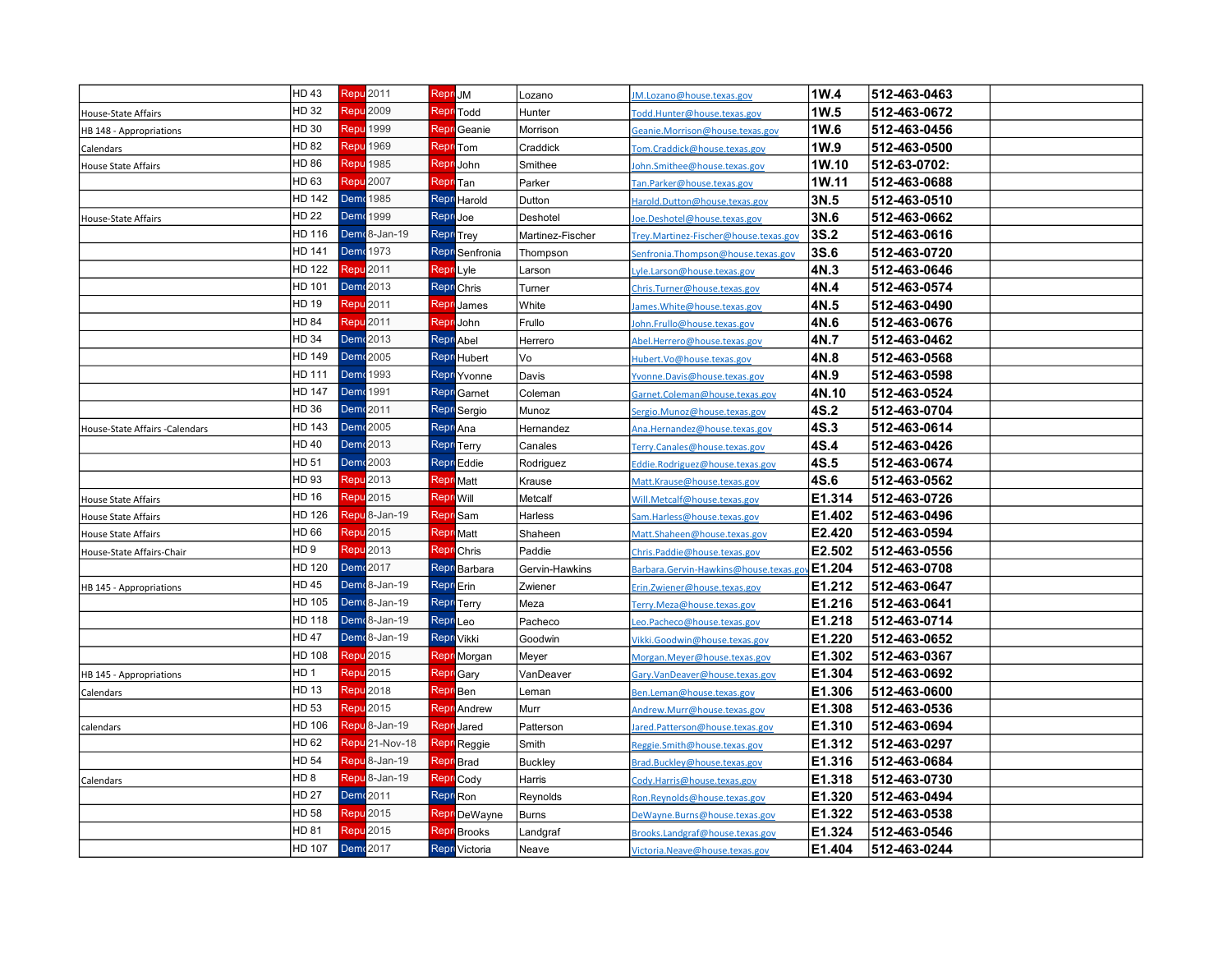|                           | HD 125          | Demr <sup>21</sup> -Mar-19      | Repri Ray |                       | Lopez         | Ray.Lopez@house.texas.gov          | E1.406 | 512-463-0669 |  |
|---------------------------|-----------------|---------------------------------|-----------|-----------------------|---------------|------------------------------------|--------|--------------|--|
|                           | HD 146          | Dem 2017                        |           | <b>Repr</b> Shawn     | Thierry       | Shawn. Thierry@house.texas.gov     | E1.408 | 512-463-0518 |  |
|                           | HD 96           | Repu 12-Jan-21                  |           | <b>Repr</b> David     | Cook          | David.Cook@house.texas.gov         | E1.410 | 512-463-0374 |  |
|                           | HD 100          | Demr 12-Jan-21                  |           | Repri Jasmine         | Crockett      | lasmine.Crockett@house.texas.gov   | E1.412 | 512-463-0586 |  |
|                           | HD 89           | Repu <sup>8</sup> -Jan-19       | Repr      | Candy                 | Noble         | Candy.Noble@house.texas.gov        | E1.414 | 512-463-0186 |  |
|                           | HD 148          | <b>Demr</b> 12-Jan-21           |           | Repri Penny           | Morales-Shaw  | Penny.Morales-Shaw@house.texas.gov | E1.416 | 512-463-0620 |  |
| HB 145 - Appropriations   | <b>HD 37</b>    | Dem 8-Jan-19                    |           | <b>Repr</b> Alex      | Dominguez     | Alex.Dominguez@house.texas.gov     | E1.418 | 512-463-0640 |  |
|                           | HD 46           | Dem 8-Jan-19                    |           | Repr Sheryl           | Cole          | Sheryl.Cole@house.texas.gov        | E1.422 | 512-463-0506 |  |
| HB 145 - Appropriations   | HD 109          | Demr <sub>8</sub> -Jan-19       |           | Repr Carl             | Sherman       | Carl.Sherman@house.texas.gov       | E1.424 | 512-463-0953 |  |
|                           | HD 75           | Dem 2013                        |           | Repri Mary            | Gonzalez      | Mary.Gonzalez@house.texas.gov      | E1.504 | 512-463-0613 |  |
|                           | HD 95           | <b>Dem</b> <sup>2013</sup>      |           | Repri Nicole          | Collier       | Nicole.Collier@house.texas.gov     | E1.506 | 512-463-0716 |  |
|                           | HD 123          | Dem (2015                       |           | ReproDiego            | Bernal        | Diego.Bernal@house.texas.gov       | E1.508 | 512-463-0532 |  |
| HB 145 - Appropriations   | HD 124          | Dem (2015)                      | Repr Ina  |                       | Minjarez      | Ina.Minjarez@house.texas.gov       | E1.510 | 512-463-0634 |  |
|                           | HD 121          | Repu <sup>8</sup> -Jan-19       |           | <b>Repr</b> Steve     | Allison       | Steve.Allison@house.texas.gov      | E1.512 | 12)-463-0686 |  |
|                           | <b>HD 77</b>    | Dem (2017                       |           | Repr Evelina          | Ortega        | Evelina. Ortega@house.texas.gov    | E2.204 | 512-463-0638 |  |
|                           | HD 136          | Demr <sub>8</sub> -Jan-19       |           | ReproJohn             | Bucy          | lohn.Bucy@house.texas.gov          | E2.208 | 512-463-0696 |  |
|                           | HD 135          | Demr <sub>8</sub> -Jan-19       | Repri Jon |                       | Rosenthal     | Ion.Rosenthal@house.texas.gov      | E2.210 | 512-463-0722 |  |
| HB 145 - Appropriations   | HD 15           | Repu <sup>8</sup> -Jan-19       |           | Repr Steve            | Toth          | Steve.Toth@house.texas.gov         | E2.212 | 512-463-0797 |  |
|                           | HD 50           | Dem (2014                       |           | Repri Celia           | Israel        | Celia.Israel@house.texas.gov       | E2.214 | 512-463-0821 |  |
|                           | HD 138          | Repu 12-Jan-21                  | Repr      | Lacey                 | Hull          | acey.Hull@house.texas.gov          | E2.302 | 512-463-0727 |  |
|                           | HD 119          | Demr <sup>12-Jan-21</sup>       |           | Repr Elizabeth        | Campos        | Elizabeth.Campos@house.texas.gov   | E2.304 | 512-463-0452 |  |
| Calendars HB 145 - Approp | HD 110          | Dem 2013                        |           | Repri <sub>Toni</sub> | Rose          | Toni.Rose@house.texas.gov          | E2.306 | 512-463-0664 |  |
|                           | HD 35           | Dem 2013                        |           | Repr <sub>Oscar</sub> | Longoria      | Oscar.Longoria@house.texas.gov     | E2.308 | 512-463-0645 |  |
| Calendars                 | HD 52           | <b>Dem</b> <sup>21-Nov-18</sup> |           | Repr James            | Talarico      | lames.Talarico@house.texas.gov     | E2.310 | 512-463-0670 |  |
|                           | HD 102          | Demr <sup>8</sup> -Jan-19       |           | Repri Ana-Maria       | Ramos         | Ana-Maria.Ramos@house.texas.gov    | E2.312 | 512-463-0454 |  |
|                           | HD 49           | Dem 2017                        |           | Repri Gina            | Hinojosa      | Gina. Hinojosa@house. texas.gov    | E2.314 | 512-463-0668 |  |
|                           | HD 60           | Repu 12-Jan-21                  |           | Repr Glenn            | Rogers        | Glenn.Rogers@house.texas.gov       | E2.316 | 512-463-0656 |  |
|                           | <b>HD 17</b>    | <b>Repu 2015</b>                |           | Repri John            | Cyrier        | Iohn.Cyrier@house.texas.gov        | E2.318 | 512-463-0682 |  |
|                           | HD 114          | Demr <sup>8</sup> -Jan-19       |           | Repri John            | Turner        | John.Turner@house.texas.gov        | E2.320 | 512-463-0576 |  |
|                           | HD 90           | Dem (2015)                      |           | Repr Ramon            | Romero        | Ramon.Romero@house.texas.gov       | E2.322 | 512-463-0740 |  |
|                           | HD 92           | Repu 12-Jan-21                  | Repr      | Jeff                  | Cas <u>on</u> | leff.Cason@house.texas.gov         | E2.402 | 512-463-0522 |  |
|                           | HD 145          | Dem (2019)                      |           | Repri Christina       | Morales       | Christina.Morales@house.texas.gov  | E2.404 | 512-463-0732 |  |
|                           | <b>HD 144</b>   | Dem (2017                       |           | Repr Mary             | Perez         | Mary.Perez@house.texas.gov         | E2.406 | 512-463-0460 |  |
|                           | HD 117          | <b>Dem</b> <sup>2017</sup>      |           | Repri Philip          | Cortez        | Philip.Cortez@house.texas.gov      | E2.408 | 512-463-0269 |  |
|                           | HD 132          | Repu 12-Jan-21                  |           | Repr Mike             | Schofield     | Mike.Schofield@house.texas.gov     | E2.410 | 512-463-0528 |  |
|                           | HD 79           | Demr 11-Feb-19                  | Repr Art  |                       | Fierro        | Art.Fierro@house.texas.gov         | E2.412 | 512-463-0596 |  |
|                           | HD <sub>4</sub> | Repu <sup>8</sup> -Jan-19       |           | <b>Repr</b> Keith     | Bell          | Keith.Bell@house.texas.gov         | E2.414 | 512-463-0458 |  |
| HB 145 - Appropriations   | HD 134          | Demr 12-Jan-21                  | Repr Ann  |                       | Johnson       | Ann.Johnson@house.texas.gov        | E2.416 | 512-463-0389 |  |
|                           | HD 73           | <b>Repu</b> 2017                |           | <b>Repr</b> Kyle      | Biedermann    | Kyle.Biedermann@house.texas.gov    | E2.418 | 512-463-0325 |  |
|                           | HD <sub>2</sub> | <b>Repu</b> 12-Jan-21           |           | Repr Bryan            | Slaton        | Bryan.Slaton@house.texas.gov       | E2.420 | 512-463-0880 |  |
| HB 145 - Appropriations   | HD 33           | Repu <sub>2017</sub>            |           | <b>Repr</b> Justin    | Holland       | lustin.Holland@house.texas.gov     | E2.422 | 512-463-0484 |  |
| HB 145 - Appropriations   | <b>HD 24</b>    | Repu 2013                       |           | Repr Greg             | Bonnen        | Greg.Bonnen@house.texas.gov        | E2.504 | 512-463-0729 |  |
|                           | HD 65           | Demr <sub>8</sub> -Jan-19       |           | Repr Michelle         | Beckley       | Michelle. Beckley@house.texas.gov  | E2.506 | 512-463-0478 |  |
|                           | HD 94           | Repu <sup>2015</sup>            |           | <b>Repr</b> Tony      | Tinderholt    | Tony.Tinderholt@house.texas.gov    | E2.508 | 512-463-0624 |  |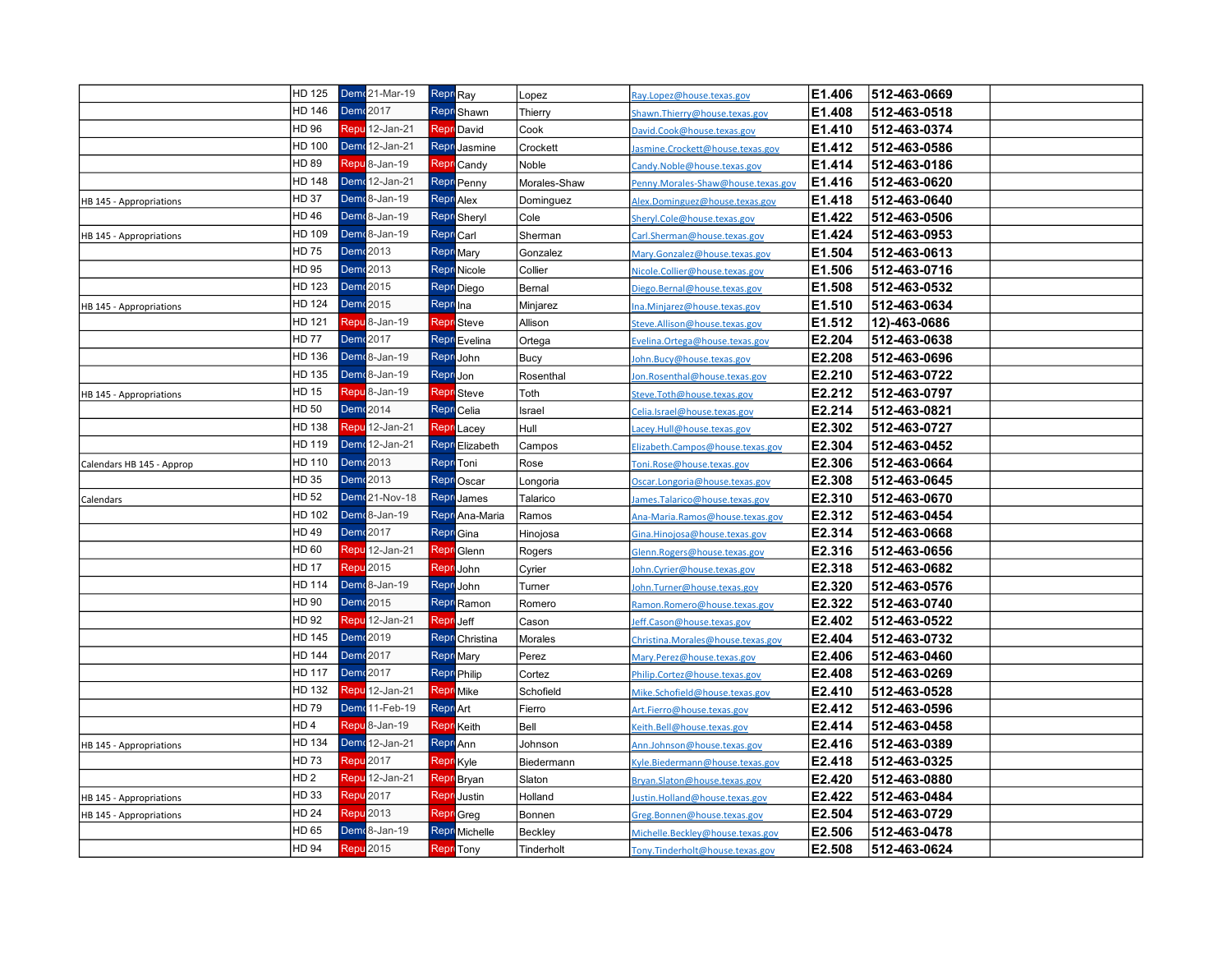| HB 145 - Appropriations        | HD <sub>6</sub> | Repu <sup>2013</sup>       |                  | Repro Matt          | Schaefer       | Matt.Schaefer@house.texas.gov         | E2.510       | 512-463-0584 |  |
|--------------------------------|-----------------|----------------------------|------------------|---------------------|----------------|---------------------------------------|--------------|--------------|--|
|                                | HD 68           | Repu <sup>9</sup> -Mar-21  |                  | <b>Repr</b> David   | Spiller        | David.Spiller@house.texas.gov         | E2.602       | 512-463-0526 |  |
|                                | HD 69           | Repu <sup>2013</sup>       | Repr             | James               | Frank          | James.Frank@house.texas.gov           | E2.604       | 512-463-0534 |  |
|                                | HD 97           | Repu 2013                  |                  | Repr Craig          | Goldman        | Craig.Goldman@house.texas.gov         | E2.606       | 512-463-0608 |  |
|                                | HD 91           | <b>Repu</b> 2013           |                  | Repr Stephanie      | Klick          | Stephanie.Klick@house.texas.gov       | E2.608       | 512-463-0599 |  |
| HB 145 - Appropriations        | HD 98           | Repu <sup>2013</sup>       |                  | Repr Giovanni       | Capriglione    | Giovanni. Capriglione@house.texas.gov | E2.610       | 512-463-0690 |  |
|                                | HD 25           | Repu 12-Jan-21             |                  | Repr Cody           | Vasut          | Cody.Vasut@house.texas.gov            | E2.702       | 512-463-0564 |  |
| House State Affairs -Calendars | HD 59           | Repu 12-Jan-21             |                  | Repr Shelby         | Slawson        | Shelby.Slawson@house.texas.gov        | E2.704       | 512-463-0628 |  |
|                                | HD 128          | <b>Repu</b> 2017           |                  | <b>Repr</b> Briscoe | Cain           | Briscoe.Cain@house.texas.gov          | E2.706       | 512-463-0733 |  |
| HB 145 - Appropriations        | HD <sub>3</sub> | Repu 2013                  |                  | <b>Repr</b> Cecil   | Bell           | Cecil.Bell@house.texas.gov            | E2.708       | 512-463-0650 |  |
|                                | HD 150          | Repu <sup>2017</sup>       |                  | <b>Repr</b> Valoree | Swanson        | Valoree.Swanson@house.texas.gov       | E2.710       | 512-463-0572 |  |
|                                | HD 23           | Repu <sup>8</sup> -Jan-19  |                  | <b>Repr</b> Mayes   | Middleton      | Mayes.Middleton@house.texas.gov       | E2.712       | 512-463-0502 |  |
| HB 145 - Appropriations        | HD 20           | Repu <sup>2017</sup>       |                  | <b>Repr</b> Terry   | Wilson         | Terry.Wilson@house.texas.gov          | E2.714       | 512-463-0309 |  |
|                                | HD 26           | Repu <sup>12-Jan-21</sup>  |                  | <b>Repr</b> Jacey   | Jetton         | lacey.Jetton@house.texas.gov          | E2.716       | 512-463-0710 |  |
| Calendars                      | HD <sub>5</sub> | Repu <sup>2017</sup>       |                  | <b>Repr</b> Cole    | Hefner         | Cole.Hefner@house.texas.gov           | E2.718       | 512-463-0271 |  |
| HB 145 - Appropriations        | HD 28           | Repu <sup>11</sup> -Feb-20 |                  | <b>Repr</b> Gary    | Gates          | Gary.Gates@house.texas.gov            | E2.720       | 512-463-0657 |  |
| Calendars-Chair                | HD 83           | Repu <sup>2015</sup>       |                  | Repri Dustin        | <b>Burrows</b> | Dustin.Burrows@house.texas.gov        | E2.722       | 512-463-0542 |  |
|                                | HD 76           | Demr 12-Jan-21             |                  | Repri Claudia       | Ordaz-Perez    | Claudia.Ordaz-Perez@house.texas.gov   | E2.802       | 512-463-0622 |  |
| HB 145 - Appropriations        | HD 115          | Demr <sup>8</sup> -Jan-19  |                  | Repri Julie         | Johnson        | Julie.Johnson@house.texas.gov         | E2.804       | 512-463-0468 |  |
| HB 145 - Appropriations        | HD 57           | Repu <mark>2013</mark>     |                  | <b>Repr</b> Trent   | Ashby          | Trent.Ashby@house.texas.gov           | E2.806       | 12)-463-0508 |  |
|                                | HD 88           | Repu <mark>2013</mark>     | Repr Ken         |                     | King           | Ken.King@house.texas.gov              | E2.808       | 512-463-0736 |  |
|                                | HD 12           | Repu 2013                  |                  | <b>Repr</b> Kyle    | Kacal          | Kyle.Kacal@house.texas.gov            | E2.810       | 512-463-0412 |  |
|                                | HD 18           | Repu 2017                  |                  | <b>Repr</b> Ernest  | <b>Bailes</b>  | Ernest.Bailes@house.texas.gov         | E2.812       | 512-463-0570 |  |
|                                | HD 71           | Repu 2017                  |                  | <b>Repr</b> Stan    | Lambert        | Stan.Lambert@house.texas.gov          | E2.814       | 512-463-0718 |  |
|                                | HD 74           | Demr 12-Jan-21             |                  | Repr Eddie          | Morales        | Eddie.Morales@house.texas.gov         | E2.816       | 512-463-0566 |  |
|                                | HD 11           | Repu <sup>2013</sup>       | Repr             | Travis              | Clardy         | Travis.Clardy@house.texas.gov         | E2.818       | 512-463-0592 |  |
|                                | HD 104          | Demr <sup>8</sup> -Jan-19  |                  | Repri Jessica       | Gonzalez       | Jessica.Gonzalez@house.texas.gov      | E2.820       | 512-463-0408 |  |
| HB 145 - Appropriations        | HD 64           | Repu 2017                  |                  | Repr Lynn           | Stucky         | Lynn.Stucky@house.texas.gov           | E2.822       | 512-463-0582 |  |
|                                | HD 85           | <b>Repu</b> 2013           | Repr Phil        |                     | Stephenson     | Phil.Stephenson@house.texas.gov       | E2.902       | 512-463-0604 |  |
| HB 145 - Appropriations        | HD 139          | Dem 2016                   |                  | <b>Repr</b> Jarvis  | Johnson        | larvis.Johnson@house.texas.gov        | E2.904       | 512-463-0554 |  |
|                                | HD 113          | Demr <sub>8</sub> -Jan-19  |                  | Repr Rhetta         | <b>Bowers</b>  | Rhetta.Bowers@house.texas.gov         | E2.906       | 512-463-0465 |  |
| HB 145 - Appropriations        | HD <sub>7</sub> | <b>Repu</b> 2017           | Repri Jay        |                     | Dean           | Jay.Dean@house.texas.gov              | E2.908       | 512-463-0750 |  |
|                                | HD 130          | Repu 2017                  |                  | <b>Repr</b> Tom     | Oliverson      | Tom.Oliverson@house.texas.gov         | E2.910       | 512-463-0661 |  |
|                                | HD 55           | Repu 2017                  |                  | Repr Hugh           | Shine          | Hugh.Shine@house.texas.gov            | G2.6         | 512-463-0630 |  |
|                                | HD 41           | Dem 2012                   |                  | Repr Bobby          | Guerra         | Bobby.Guerra@house.texas.gov          | <b>GN.7</b>  | 512-463-0578 |  |
| Calendars                      | HD 78           | Dem (2013                  | Repri Joe        |                     | Moody          | Joe.Moody@house.texas.gov             | <b>GN.8</b>  | 512-463-0728 |  |
|                                | HD 67           | Repu 2013                  | <b>Repr</b> Jeff |                     | Leach          | Jeff.Leach@house.texas.gov            | <b>GN.9</b>  | 512-463-0544 |  |
|                                | HD 129          | Repu 2015                  |                  | <b>Repr</b> Dennis  | Paul           | Dennis.Paul@house.texas.gov           | <b>GN.10</b> | 512-463-0734 |  |
| HB 145 - Appropriations        | HD 14           | Repu 2011                  | Repr             | John                | Raney          | John.Raney@house.texas.gov            | GN.11        | 512-463-0698 |  |
|                                | HD 70           | Repu <sup>2013</sup>       |                  | <b>Repr</b> Scott   | Sanford        | Scott.Sanford@house.texas.gov         | GN.12        | 512-463-0356 |  |
|                                | HD 127          | Repu <sup>2011</sup>       | Repr Dan         |                     | Huberty        | Dan.Huberty@house.texas.gov           | <b>GS.2</b>  | 512-463-0520 |  |
| HB 145 - Appropriations        | HD 137          | Dem(2013                   |                  | Repri Gene          | Wu             | Gene. Wu@house.texas.gov              | GW.4         | 512-463-0492 |  |
|                                | HD 131          | Dem 2005                   |                  | Repri Alma          | Allen          | Alma.Allen@house.texas.gov            | <b>GW.5</b>  | 512-463-0744 |  |
|                                | <b>HD 44</b>    | Repu <sup>2011</sup>       |                  | Repri John          | Kuempel        | John.Kuempel@house.texas.gov          | GW.6         | 512-463-0602 |  |